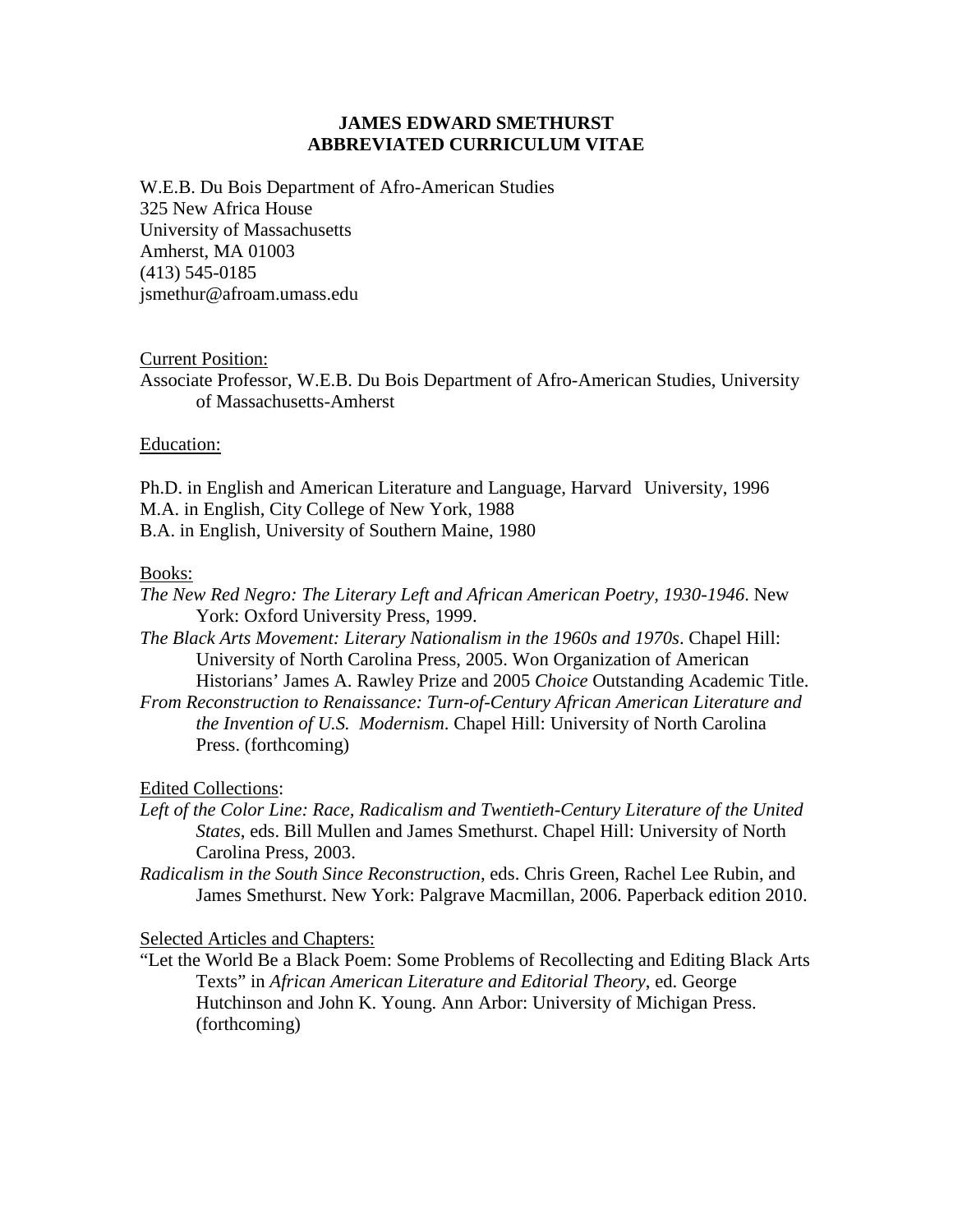- "Reform and Revolution: The Black Aesthetic at Work" (with Howard Rambsy, II) in *The Cambridge History of African American Literature*, eds. Maryemma Graham and Jerry W. Ward, Jr. New York: Cambridge University Press, 2011.
- "Malcolm X and the Black Arts Movement" in *The Cambridge Companion to Malcolm X*, ed. Robert Terrill. New York: Cambridge University Press, 2010.
- "The Black Arts Movement in Atlanta" in *Neighborhood Rebels: Local Movements for Black Power in America*, edited by Peniel Joseph. New York: Palgrave Macmillan, 2010.
- "Retraining the Heartworks: Women in Atlanta's Black Arts Movement" in *Women in the Black Revolt*, edited by Dayo Gore, Jean Theoharis, and Komozi Woodard. New York: New York University Press, 2009.
- "The Red Is East: Claude McKay and the New Black Radicalism of the Twentieth Century" *American Literary History* 21.2 (Spring 2009)
- "The Influence of the Popular Front in the South on the Black Arts Movement" *Reconstruction* 8.1 (2008).
- "Paul Laurence Dunbar and Turn of the Century African American Dualism" *African American Review* 41.2 (Fall 2007).
- "Kitchenette Correlatives: African American Neo-Modernism, the Popular Front, and the Emergence of a Black Literary Avant Garde in the 1940s and 1950s" *Foreign Literature Studies* 29.4 (August 2007).
- "Teaching Sterling Brown's Poetry" in *Teaching the Harlem Renaissance*, ed. Michael Soto. New York: Peter Lang, 2007.
- "Ann Petry's 'New Mirror'" (with Rachel Rubin) in *Revising the Blueprint: Ann Petry and the Literary Left*, ed. Alex Lubin. Jackson: University of Mississippi Press, 2007.
- "Lyric Stars: Countee Cullen and Langston Hughes" in *The Cambridge Companion to the Harlem Renaissance*, ed. George Hutchinson. New York: Cambridge University Press, 2007.
- "Emancipation Day: Postbellum Visions of African Americans in Currier & Ives's Prints" *Imprint* 31.2 (Autumn 2006).
- "Black Arts South: Rethinking New Orleans and the Black Arts Movement in the Wake of Katrina" in *Radicalism in the South Since Reconstruction*, eds. Christopher Green, Rachel Lee Rubin, and James Smethurst. New York: Palgrave Macmillan, 2006.
- **"**You Reckon Folks Really Act Like That": Richard Wright's *Native Son* and the Work of Popular Culture" in *Scandalous Fictions: The Twentieth-Century Novel in the Public Sphere*, eds. Jago Morrison and Susan Watkins. New York: Palgrave Macmillan, 2006.
- "Everyday People: Popular Music, Race, and the Articulation and Formation of Class Identity" in *The Resisting Muse: Popular Music and Social Protest*, ed. Ian Peddie. Aldershot, Hampshire, United Kingdom: Ashgate, 2006.
- "The Black Arts Movement and Historically Black Colleges and Universities" in *New Thoughts on the Black Arts Movement*, eds. Lisa Gail Collins and Margo Crawford. New Brunswick: Rutgers University Press, 2006.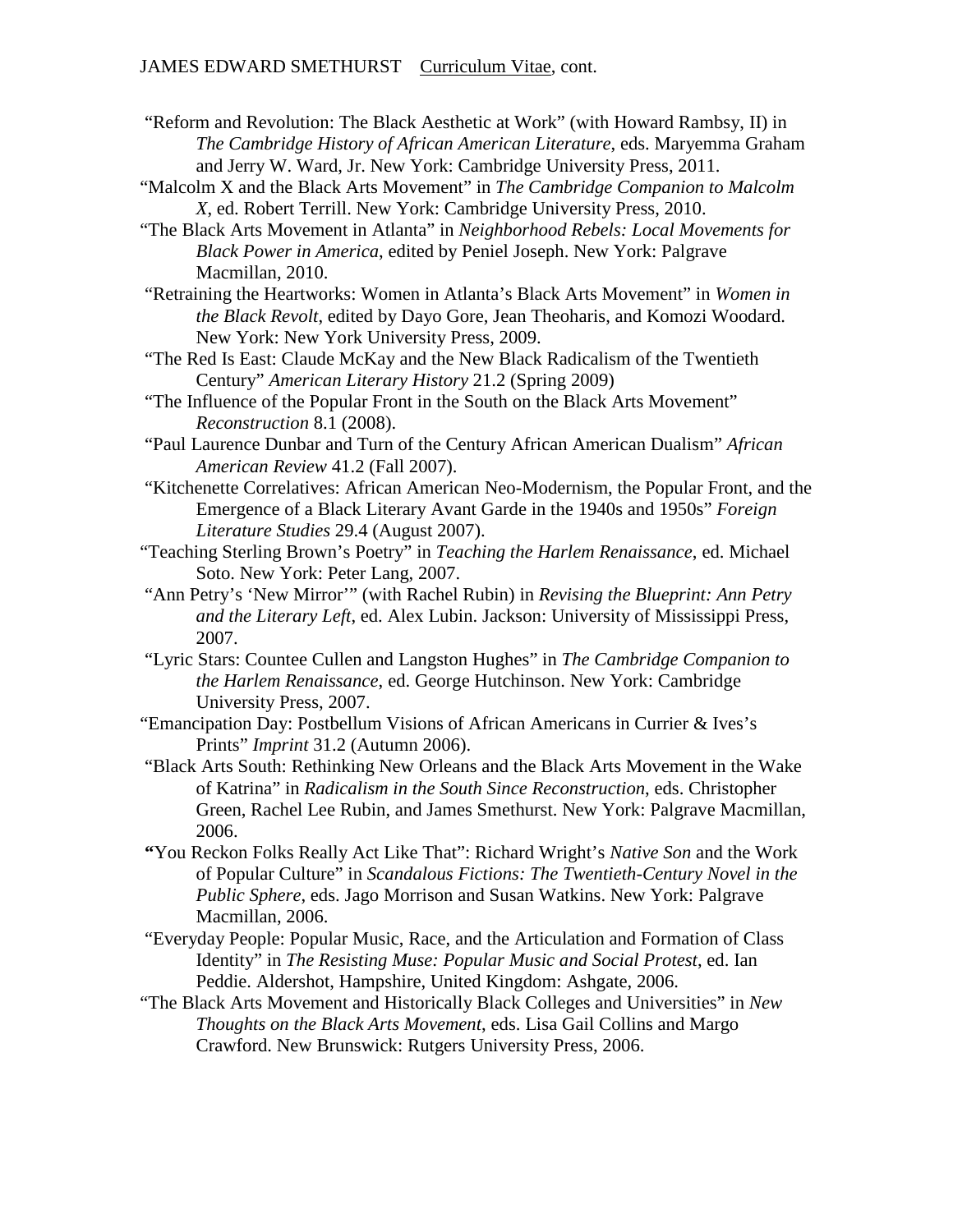- "Something Warmly, Infuriatingly Feminine': Gender, Sexuality, and the Work of Ralph Ellison" in *Historical Guide to Ralph Ellison*, ed. Steven C. Tracy. New York: Oxford University Press, 2004.
- "Pat Your Foot and Turn the Corner: Amiri Baraka, the Black Arts Movement, and the Poetics of a Popular Avant-Garde," *African American Review* 37.2-3 (Summer/Fall 2003)
- "The Adventures of a Social Poet: Langston Hughes from the Popular Front to Black Power" in *Historical Guide to Langston Hughes*, ed. Steven C. Tracy. New York: Oxford University Press, 2003.
- "Poetry and Sympathy: The Left and the Rise of Black Arts Movement in New York City; New York City and the Rise of Black Arts Movement" in *Left of the Color Line: Race, Radicalism and Twentieth-Century Literature of the United States*, eds. Bill Mullen and James Smethurst. Chapel Hill: University of North Carolina Press, 2003.
- "Don't' Say Goodbye to the Porkpie Hat': Langston Hughes, the Left, and the Black Arts Movement," *Callaloo* 25.4 (Fall 2002)
- "The Strong Men Gittin' Stronger: Sterling Brown's *Southern Road* and the Representation and Recreation of the Southern Folk Voice" in *Race and the Modern Artist*, eds. Joseph Jarab, Jeffrey Melnick, and Heather Hathaway. New York: Oxford University Press, 2002.
- "Remembering When Indians Were Red: Bob Kaufman, the Popular Front, and the Black Arts Movement," *Callaloo* 25.1 (Winter 2002)
- "Invented by Horror: The Gothic and African-American Literary Ideology in *Native Son*," *African American Review* 35.1 (Spring 2001).
- "How I Got to Memphis: The Blues and the Study of American Culture" in *American Popular Music: New Approaches to the Twentieth Century*, eds. Rachel Lee Rubin and Jeffrey Melnick. University of Massachusetts Press, 2001.

Selected Presentations:

- Association for the Study of African American Life and History Annual Convention, Fall 2010. Organized panel, "The Black Arts Movement at Forty (Plus)." Delivered paper, "The Black Arts Movement in Nashville, Tennessee."
- Phillis Wheatley, First Lady of African-American Letters, Boston Public Library, Central Library, February 25, 2010. Invited lecture.
- Black Power Studies Symposium, Sarah Lawrence College, February 14-19, 2010. Invited participant in panel on the Black Arts Movement.
- American Studies Association Annual Meeting, Fall 2009. Participated in roundtable discussion, "New Depression Studies in the New New Deal."
- Association for the Study of African American Life and History Annual Convention, Fall 2009. Participated in roundtable discussion, "Regenerating the Art and Life of Sterling A. Brown."
- Association for the Study of African American Life and History Annual Convention, Fall 2009. Organized panel, "The Black Arts Movement in the Midwest." Delivered paper, "Black Radical Traditions in the Midwest and the Institutionalization of the Black Arts Movement."
- Evolutionary Momentum in African American Studies: Legacy and Future Directions, Clark University, February 27-28, 2009. Invited participant.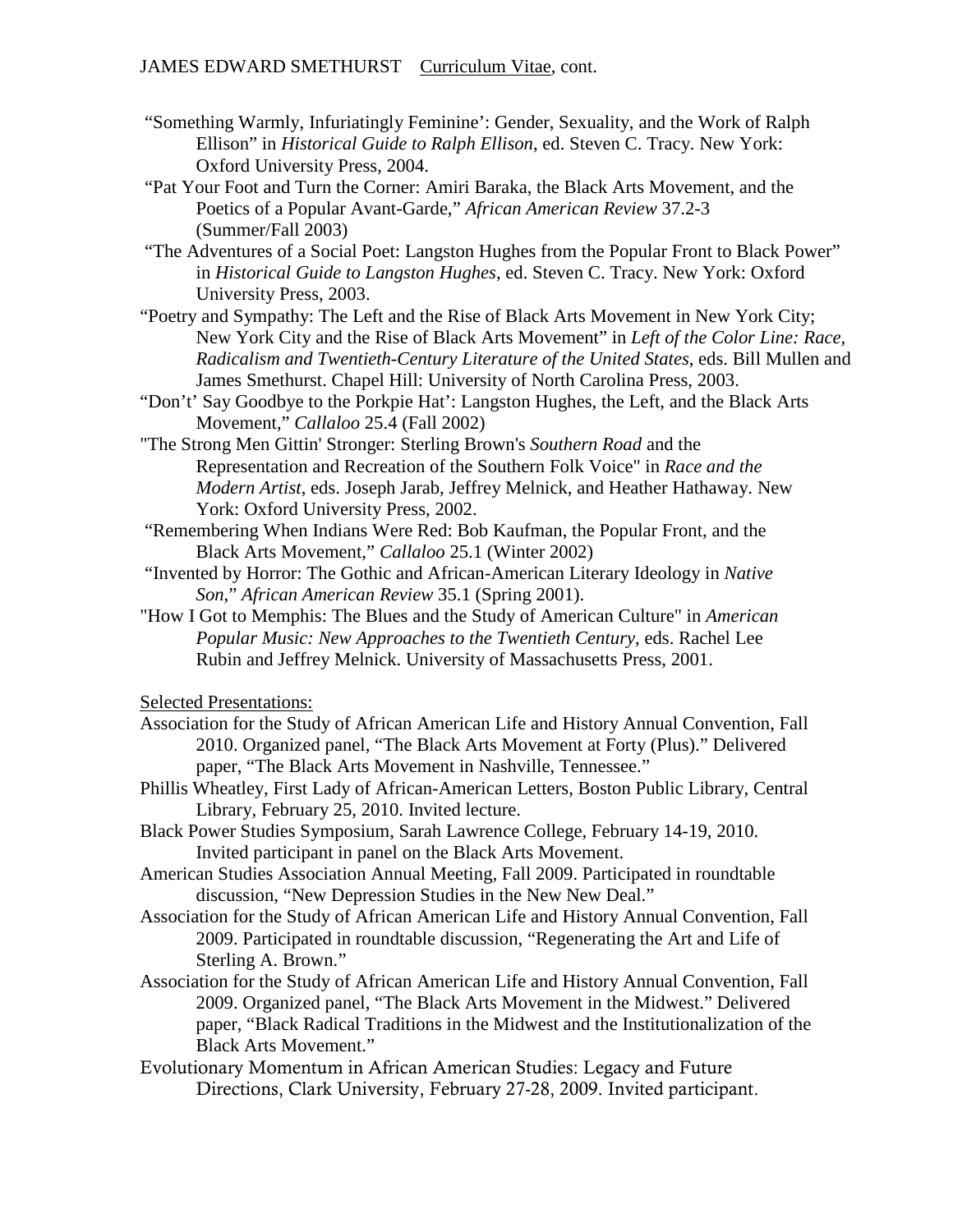# JAMES EDWARD SMETHURST Curriculum Vitae, cont.

Delivered paper, "Live a Change: The Legacy of Black Arts in the Age of Obama"

- Modern Language Association Annual Convention, Winter 2008. Delivered paper, "Rethinking the Southern Radical Tradition."
- Association for the Study of African American Life and History Annual Convention, Fall 2008. Organized panel, "Rethinking African American Radicalism in the Early Cold War." Delivered paper, "Black Lazarus Risen from the White Man's Grave": Melvin Tolson's *Libretto for the Republic of Liberia* and the Rise of a Bandung World."
- National Poetry Foundation Conference, Summer 2008. Delivered paper, "Return to English Turn:" Tom Dent, the *Nkombo* Poets, and Black Nationalism in the 1970s."
- Women in the Black Revolt Mini-Conference, Brooklyn College, March 5-6., 2008. Invited participant in panel, "Black Power/Black Feminism."
- Modern Language Association Annual Convention, Winter 2007. Delivered paper, "Women in Atlanta's Black Arts Movement."
- 30th Anniversary Celebration of *Callaloo*, Johns Hopkins University, October 24-27, 2007. Invited participant in panel, "Poetry & the Legacy of the Black Arts Movement in the USA."
- Teacher's Workshop on Currier & Ives's Darktown Prints," Springfield Museums, Springfield, Massachusetts, August 27, 2007. Invited participant.
- Symposium on the 75<sup>th</sup> Anniversary of Sterling A. Brown's *Southern Road*, Rutgers University, March 30, 2007. Invited panelist.
- Higgins School Lecture Series in African American Intellectual Culture, Clark University, March 19, 2007. Invited Lecture, "The Black Arts Movement and the African American Radical Tradition."
- "Remembering the 1960's: Art, Politics, and Poetry," University of Massachusetts Boston, February 26, 2007. Invited lecture, "Legacies of the Black Arts Movement."
- 'Don't Say Goodbye to the Pork Pie Hat': Re–Evaluating Larry Neal's Creative and Critical Vision of the Black Aesthetic, Brooklyn College, October 19-20, 2006. Delivered paper, "Larry Neal, the Muntu Circle, and Black Arts Ideology."
- Association for the Study of African American Life and History Convention, Fall 2006. Organized and participated in roundtable panel, "Rethinking Eugene Redmond's *Drumvoices* and Black Arts Criticism Thirty Years Later.**"**
- Association for the Study of African American Life and History Convention, Fall 2005. Organized panel, "Rethinking the Black Arts Movement." Delivered paper, **"***Nkombo*, the South Black Cultural Alliance, and the Black Arts Movement in the South.**"**
- Organization of American Historians Annual Meeting, Spring 2004. Delivered paper, "The Influence of the Popular Front in the South on the Black Arts Movement."
- Organization of American Historians Annual Meeting, Spring 2003. Delivered paper, "Historically African American Schools, the Black Student Movement, and the Formulations of Black Aesthetics in the Black Arts Movement."